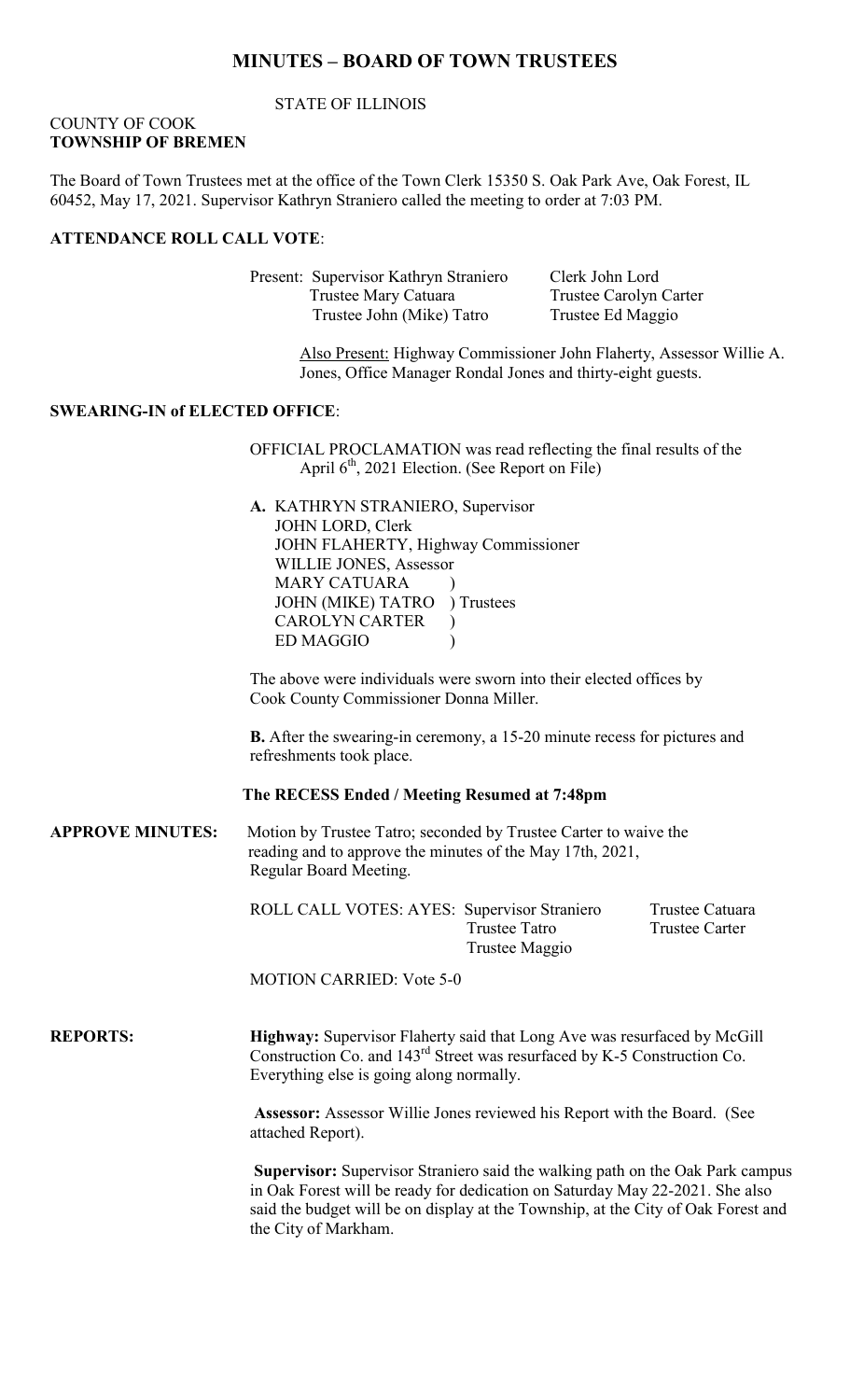# **MINUTES – BOARD OF TOWN TRUSTEES**

| <b>OLD BUSINESS:</b>                       | <b>NONE</b>                                                                                                                                                                                                                                |  |
|--------------------------------------------|--------------------------------------------------------------------------------------------------------------------------------------------------------------------------------------------------------------------------------------------|--|
| <b>NEW BUSINESS:</b>                       | A. Resolution authorizing the Supervisor to make payment of bills and to enter<br>into contracts "NOT TO EXCEED" was distributed to the Trustees for their<br>review. The Resolution will be brought before the Board at the next meeting. |  |
|                                            | <b>B.</b> DropBox, an online cloud storage system for review Township documents by<br>the Board, will be implemented.                                                                                                                      |  |
|                                            | C. A Trustee asked about the Recycling Center that the Township operated<br>on Saturday. Ron Szabo said it was well received. The net cost to<br>the Township was \$3,317.00.                                                              |  |
| <b>PRESENTATION</b><br><b>OF BILLS:</b>    |                                                                                                                                                                                                                                            |  |
| <b>CORP BILLS:</b>                         | The following bills were audited by the Board for the General Corporate Funding in<br>the amount of: \$21,880.82.                                                                                                                          |  |
|                                            | Motion by Trustee Catuara; seconded by Trustee Maggio to approve payment<br>of the General Corporate bills.                                                                                                                                |  |
|                                            | Trustee Catuara<br>ROLL CALL VOTES: AYES: Supervisor Straniero<br><b>Trustee Tatro</b><br><b>Trustee Carter</b><br>Trustee Maggio                                                                                                          |  |
|                                            | <b>MOTION CARRIED: Vote 5-0</b>                                                                                                                                                                                                            |  |
| <b>GA BILLS:</b>                           | The following bills were audited by the Board for the General Assistance<br>Fund in the amount of: \$5,869.62.                                                                                                                             |  |
|                                            | Motion by Trustee Maggio; seconded by Trustee Carter to approve payment<br>of the General Assistance bills:                                                                                                                                |  |
|                                            | ROLL CALL VOTES: AYES: Supervisor Straniero<br>Trustee Catuara<br><b>Trustee Tatro</b><br><b>Trustee Carter</b><br>Trustee Maggio                                                                                                          |  |
|                                            | <b>MOTION CARRIED: Vote 5-0</b>                                                                                                                                                                                                            |  |
| <b>ROAD &amp; BRIDGE</b><br><b>BILLS:</b>  | The following bills were audited by the Board for the Road $&$ Bridge<br>Fund in the amount of \$1,165.79.                                                                                                                                 |  |
|                                            | Motion by Trustee Tatro; seconded by Trustee Maggio to approve<br>payment of the Road & Bridge bills:                                                                                                                                      |  |
|                                            | ROLL CALL VOTES: AYES: Supervisor Straniero<br>Trustee Catuara<br><b>Trustee Tatro</b><br><b>Trustee Carter</b><br>Trustee Maggio                                                                                                          |  |
|                                            | <b>MOTION CARRIED: Vote 5-0</b>                                                                                                                                                                                                            |  |
| <b>EXECUTIVE SESSION:</b>                  | <b>NONE</b>                                                                                                                                                                                                                                |  |
| <b>OUT OF</b><br><b>EXECUTIVE SESSION:</b> | <b>NONE</b>                                                                                                                                                                                                                                |  |
| <b>PUBLIC COMMENT:</b>                     | Lillian Lee questioned why the differential in pay for bus vs. car drivers. The<br>answer was that the operation of the vehicle required more driving skill and<br>responsibility.                                                         |  |
|                                            |                                                                                                                                                                                                                                            |  |

**ADJOURNMENT:** There being no further business to come before the Board, the meeting was